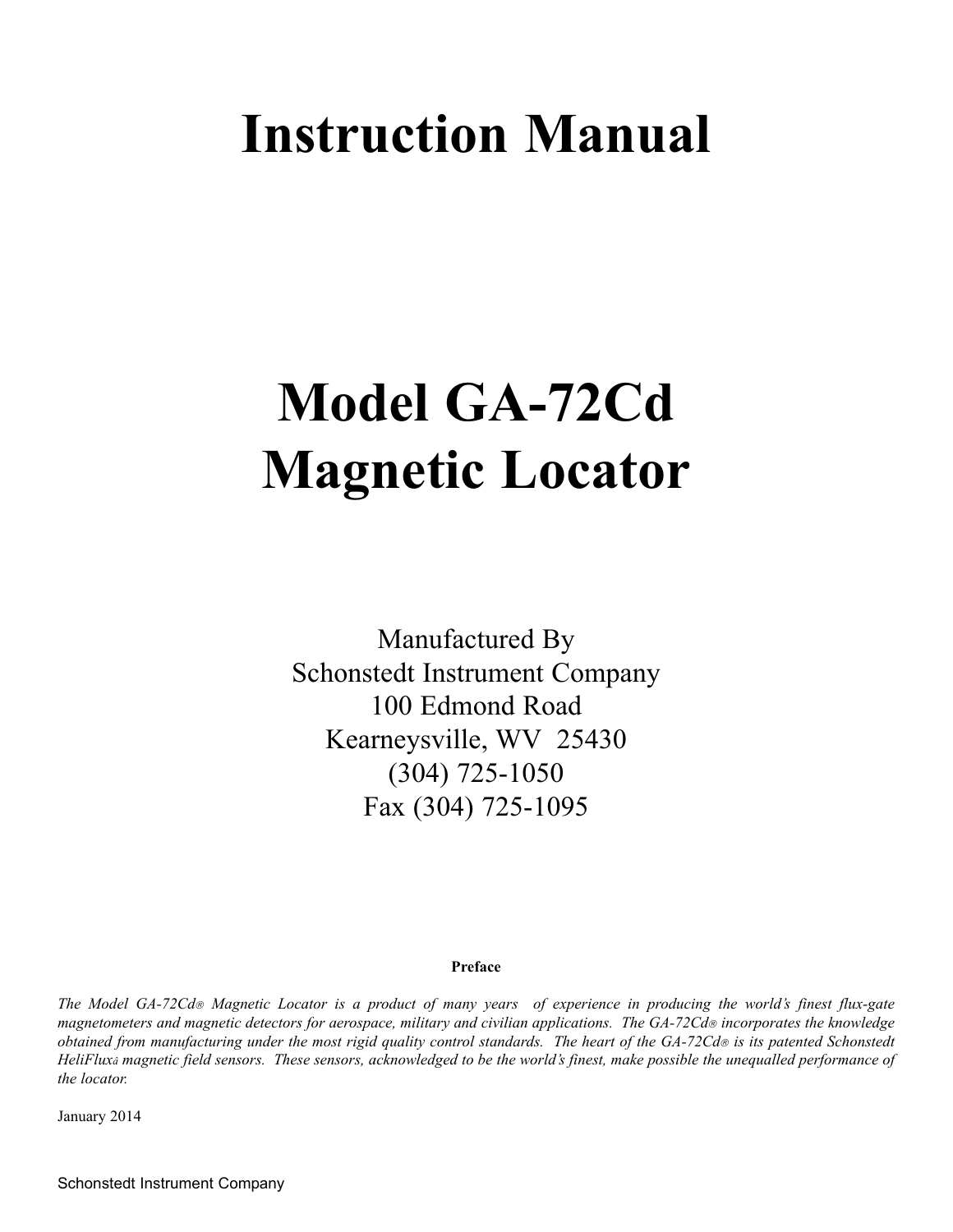# **Table of Contents**

| Operation                |  |  |
|--------------------------|--|--|
|                          |  |  |
|                          |  |  |
|                          |  |  |
|                          |  |  |
|                          |  |  |
| <b>Application Notes</b> |  |  |
|                          |  |  |
|                          |  |  |
|                          |  |  |
|                          |  |  |
|                          |  |  |
|                          |  |  |
|                          |  |  |
|                          |  |  |
|                          |  |  |
|                          |  |  |
|                          |  |  |
|                          |  |  |
|                          |  |  |
|                          |  |  |
| Maintenance              |  |  |
|                          |  |  |
|                          |  |  |
|                          |  |  |
|                          |  |  |
|                          |  |  |
|                          |  |  |

#### **Important Notice**

Schonstedt believes the statements contained herein to be accurate and reliable. But their accuracy, reliability, or completeness is not guaranteed.

Schonstedt's only obligation shall be to repair or replace any instrument proved to be defective within seven years of purchase. Schonstedt shall not be responsible for any injury to persons or property, direct or consequential, arising from the use of any instrument.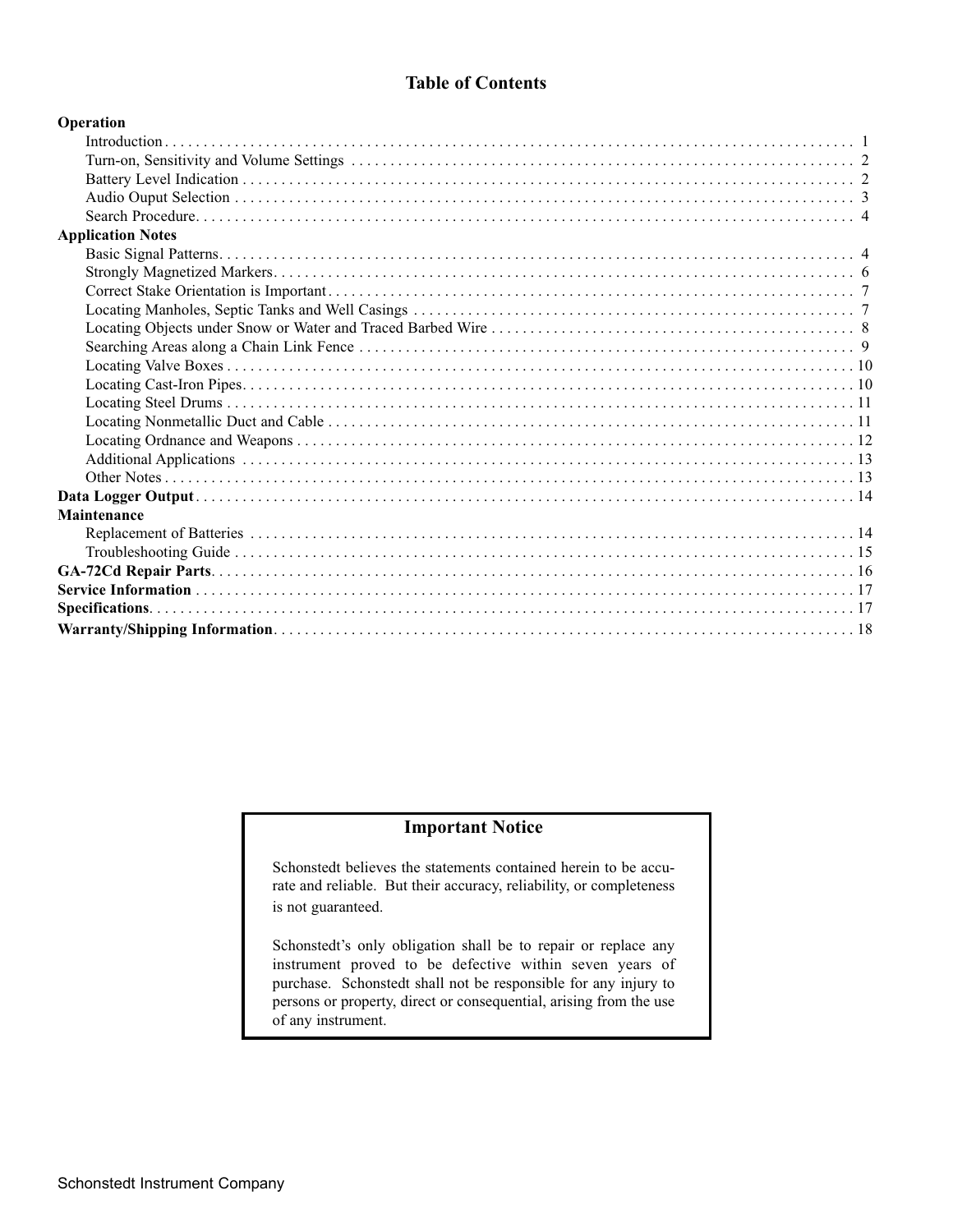# **OPERATION**

#### **Introduction**

The Model GA-72Cd Magnetic Locator detects the magnetic field of ferromagnetic objects. It responds to the difference in the magnetic field between two sensors which are spaced about 14 inches apart. The GA-72Cd is unique because it provides an audio signal, and visual indications of both signal strength and polarity. Although most objects can be located using either of the indications, simultaneous use of both types will help you pinpoint a target and determine its orientation and identify magnetically detectable nonmetallic duct and cable.

Figure 1 illustrates an application of the locator in which it is used to detect an iron marker of the type used for property line identification. As shown, the magnetic field of the iron marker is stronger at sensor **A** than it is at sensor **B**. As a result, the frequency of the audio signal is higher than the idling frequency, 40 Hz, which exists when the field strength is the same at both sensors. This stronger signal also causes the digital indication to peak in either the positive or the negative direction when the audio signal is at its highest frequency.



*Figure 1. Detecting Magnetic Field of an Iron Marker*

When shipped, the locator is set to provide an audio signal which is heard as long as the instrument is turned on. If desired, you can change this to an audio signal which is heard only when the instrument is within detection range of an object by using the internal Audio Output Switch as described on page 4 of this manual.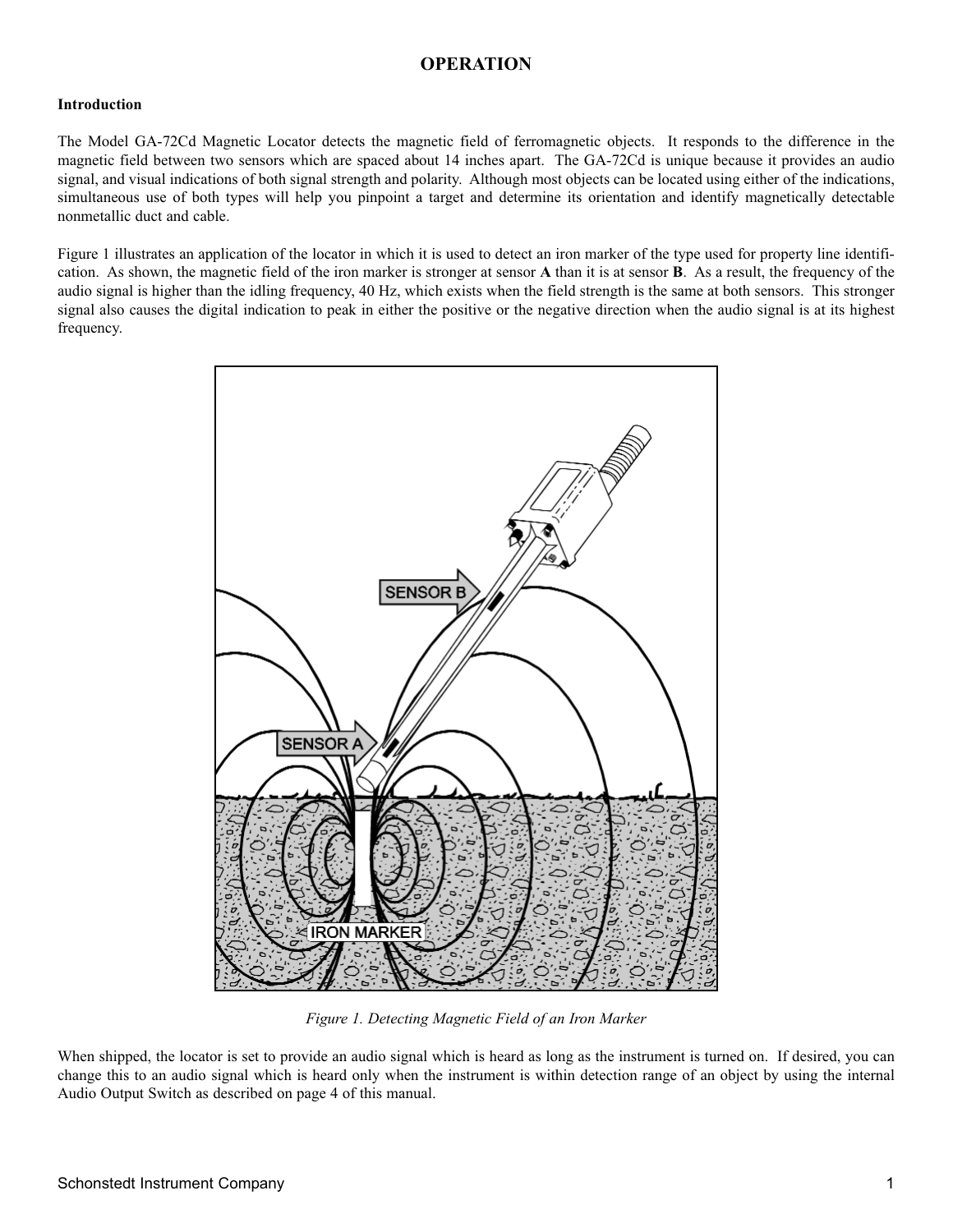#### **Turn-On, Sensitivity and Volume Settings**

Turn on the GA-72Cd by rotating the On/Off-Sensitivity control knob clockwise to position 1. This sets the sensitivity to what is referred to as the Normal Range (the **L** meter indication). You can increase the sensitivity by rotating the Sensitivity control clockwise to select **M**, **H**, or **XH** settings as indicated on the meter's GAIN display. Adjust the Volume control for the desired audio output level.



*Figure 2. Control and Meter Indications*

#### **Battery Level Indication**

The meter's BATT indication displays the batteries' voltage level. As shown in Figure 3, when all four segments are black the voltage level is between 100% and 25% (up to 60 hours of operation with intermittent usage). As the voltage decreases, the number of black segments decreases. Battery life varies with usage and the ambient temperature. Cold temperatures reduce battery life. Low temperatures may result in only two or three segments being black. This could be temporary and all segments will change back to black as the temperature increases.



*Figure 3. Battery Voltage Status Indications*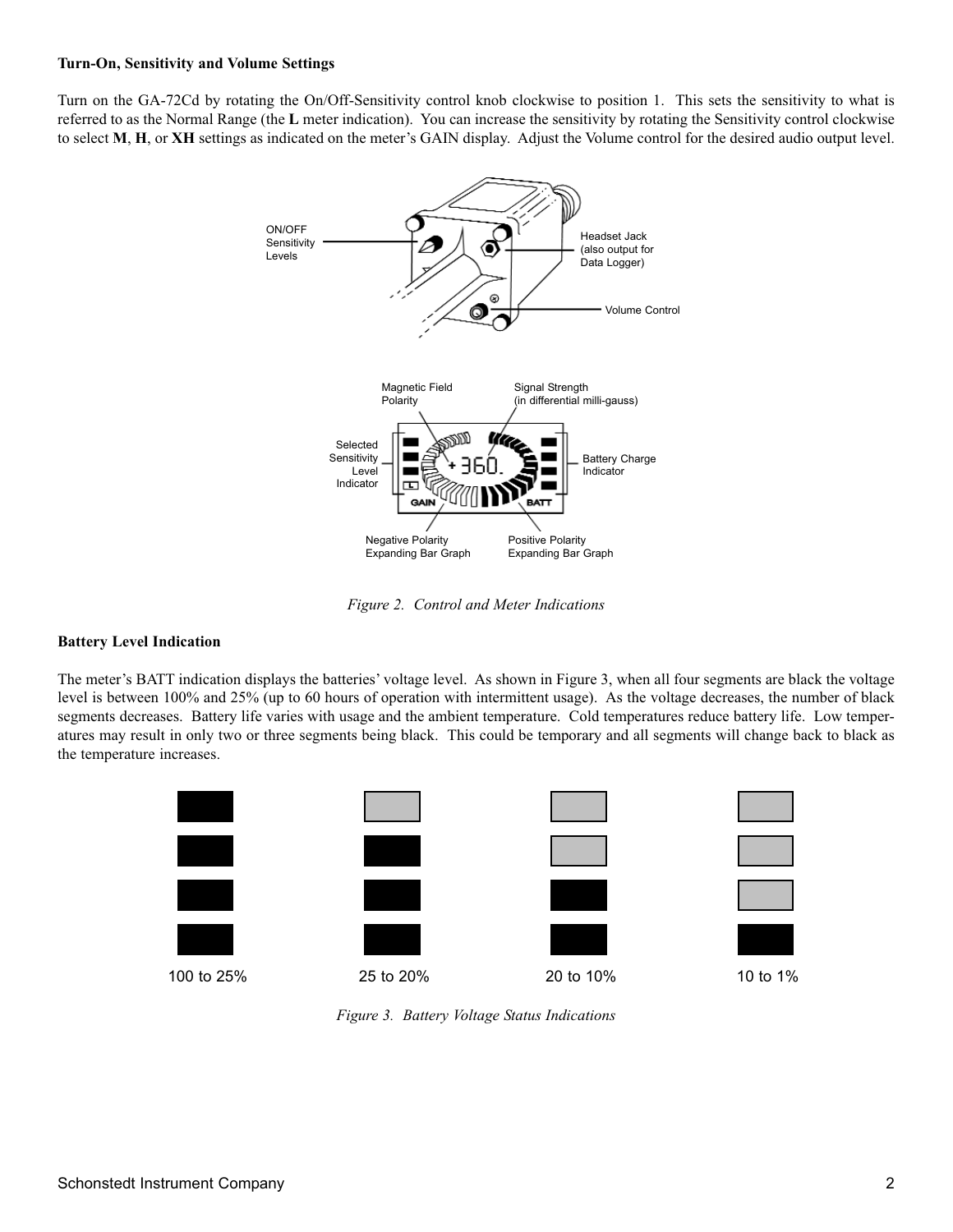#### **Audio Output Selection**

All GA-72Cds are shipped from the factory with the Audio Output Switch set to **"B"**. This provides an audio signal that is always present. If you prefer not to hear a signal until the locator is within detection range of a target, set the switch to **"A"**.

#### **Audio Signal with Output Switch set to "A"**

No audio signal is heard until the GA-72Cd comes within detection range of a ferromagnetic object. As you move the locator across the object, frequency of the signal does not change but unit **increases in volume** over the object, then decreases in volume and turns off when the locator is moved out of range.

NOTE: If you put the GA-72Cd down without turning the Sensitivity/Power switch to Off, the "power-on monitoring feature" (designed to conserve battery life) will initiate a beeping audio-alert signal after 15 seconds.

#### **Audio Signal with Audio Output Switch set to "B"**

As you move the GA-72Cd across a ferromagnetic object, the 40 Hz idling signal, which is always present, increases in frequency, peaks when the locator is directly over the object and then decreases to 40 Hz.

Regardless of which switch setting, the indication of signal strength and the polarity on the meter will always peak (positive or negative) when the locator is directly over a ferromagnetic object.

As shown, the cover must be removed to change the setting of the Audio Output Switch.



*Figure 4. Location of Audio Output Switch*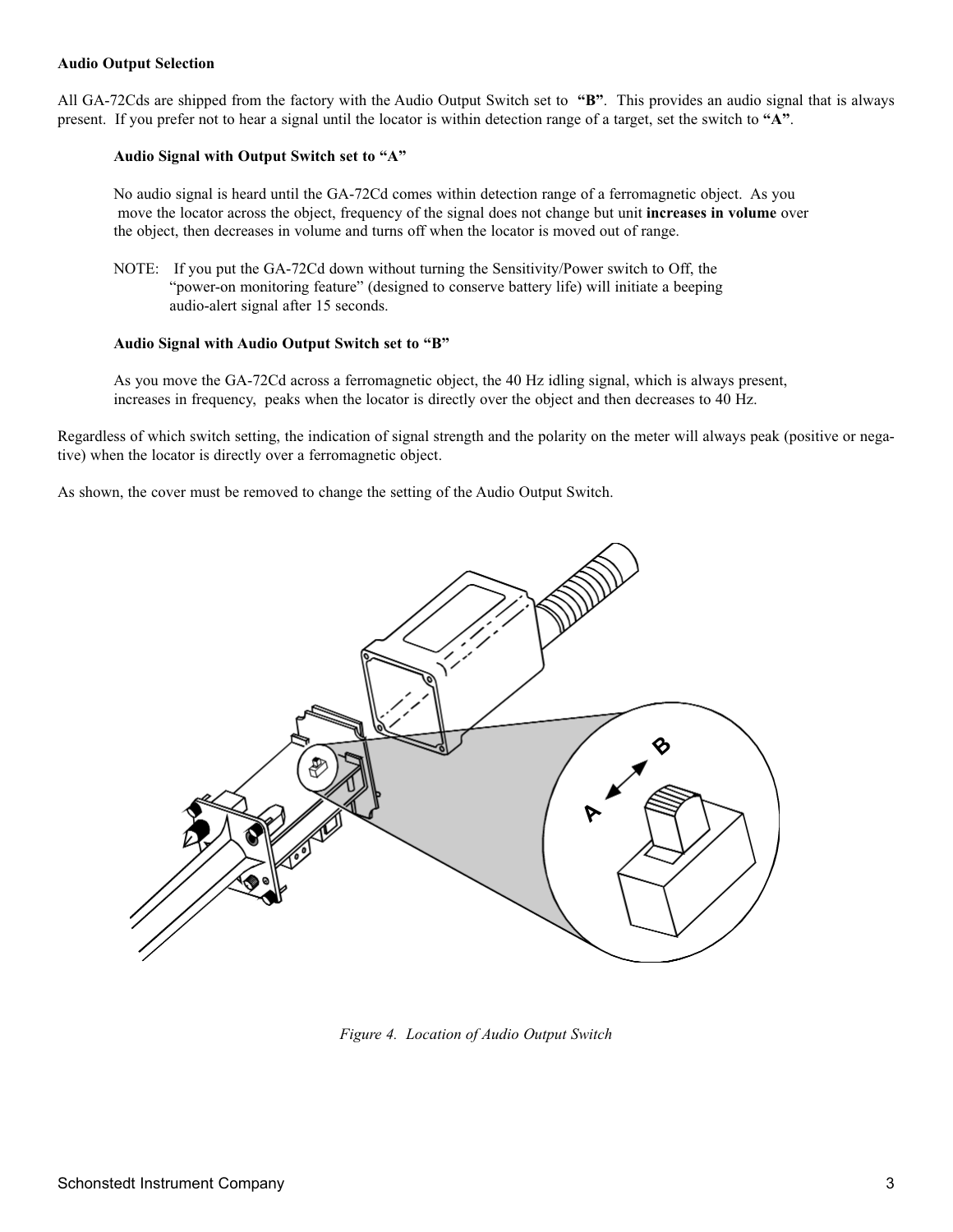#### **Search Procedure**

Set the On/Off-Sensitivity control for **L** and grasp the locator as illustrated. Because the upper sensor is near the locator's handle, wrist-



watches may produce unwanted changes in the audio signal and in the meter indications, and should be removed. Keep the locator away from your shoes since they might contain magnetic material. To obtain maximum area coverage, sweep the locator from side to side. When the locator comes within range of an iron object, the audio signal will peak, the bar graph will expand positive or negative, and the digital readout will peak as shown in Figure 6.

*Figure 5. Searching With the Locator*

When the GA-72Cd is positioned directly over a vertical pipe, the audio and digital indications will peak. The expanding bar graph and digital readout may be either a positive or negative level.



*Figure 6. The Meter's Polarity Indications Help to Determine Target Orientation*

The audio signal, bar graph and digital indications peak over each end of a horizontal pipe. One end is positive, the other is negative. This will help you to distinguish between two vertical pipes or one horizontal pipe. Usually two vertical pipes buried in close proximity will produce digital indications with the same polarity.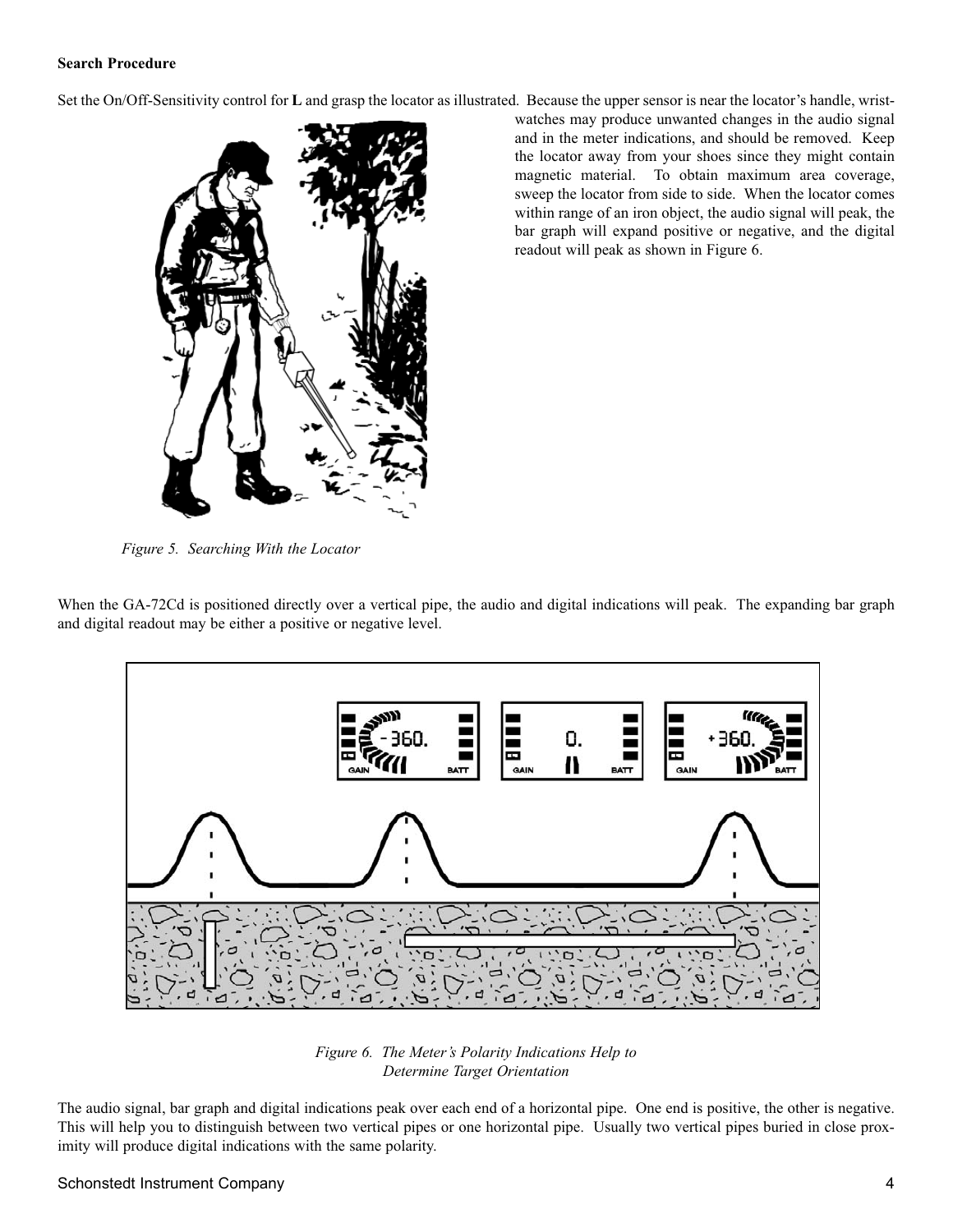#### **APPLICATION NOTES**

#### **Basic Signal Patterns**



*Figure 7. Signals from Vertical and Horizontal Targets*

After you have detected the presence of a target, hold the locator vertically and slowly move it back and forth in an "X" pattern while observing the digital readout. The value of the number will be highest when the locator is directly over a target, and over the ends of a horizontal target. The "X" pattern is ideal for pinpointing small objects. A 1-1/4 inch PK nail buried up to 8 inches can be located so precisely with this technique that it can be uncovered using a 1/2 inch star drill.



*Figure 8. "X" Pattern provides Precision Locating*

If you are looking for a corner marker and detect two or three signals in the same general vicinity, raise the locator several inches above the ground or reduce the sensitivity setting before you get a shovel. Any signal that disappears when the locator is held higher is probably coming from a shallow target. The signal from a rusty bolt or other small item (see Figure 9.) decreases much faster with distance than the signal from a larger target such as a 18-inch length of 3/4 rebar which can be located at depths up to 7 feet.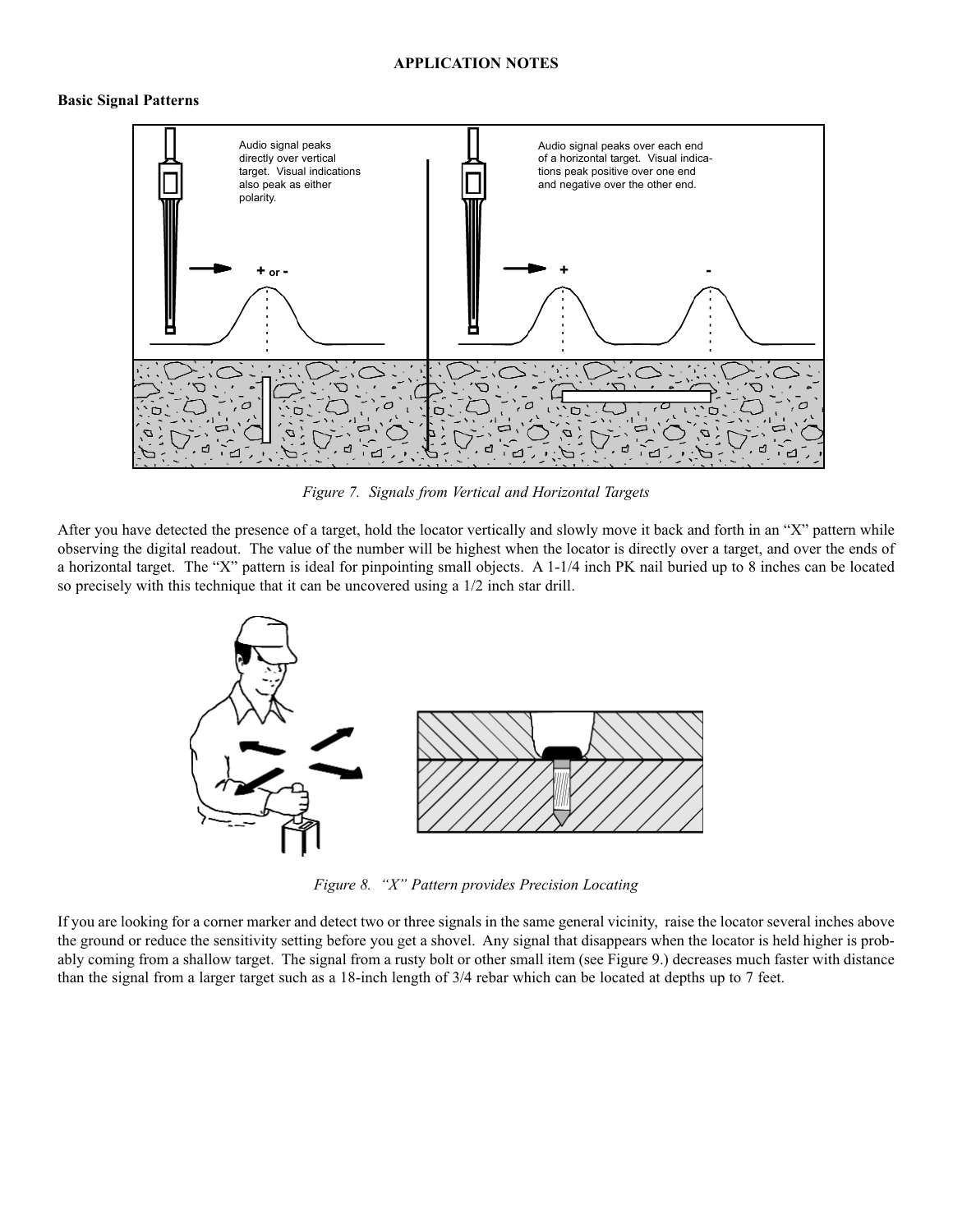

*Figure 9. Raising the Locator Eliminates Unwanted Signals*

#### **Strongly Magnetized Markers**

A strongly magnetized marker at or near the surface provides a weaker indication on both sides of the marker that could be mistaken for the marker.

The heavy line in Figure 10 represents the increase and decrease in the audio and digital indications as you move the locator over a marker. Between points **A** and **B** the signals increase slightly and then decrease. Just beyond **B** the signals increase rapidly, peaks directly over the marker and then decreases at point **C**. From **C** to **D** the signals increase and decrease again. So if you do not move the locator completely across the marker you might assume that the weaker indication on either side of the marker is its location.



*Figure 10. Signal Pattern from a Strongly Magnetized Marker*

The two weaker indications occur because the locator is extremely sensitive to the magnetic field components parallel to its long axis. At point **B** and **C** the field is perpendicular to the locator so no peak audio of digital indications are produced at these points.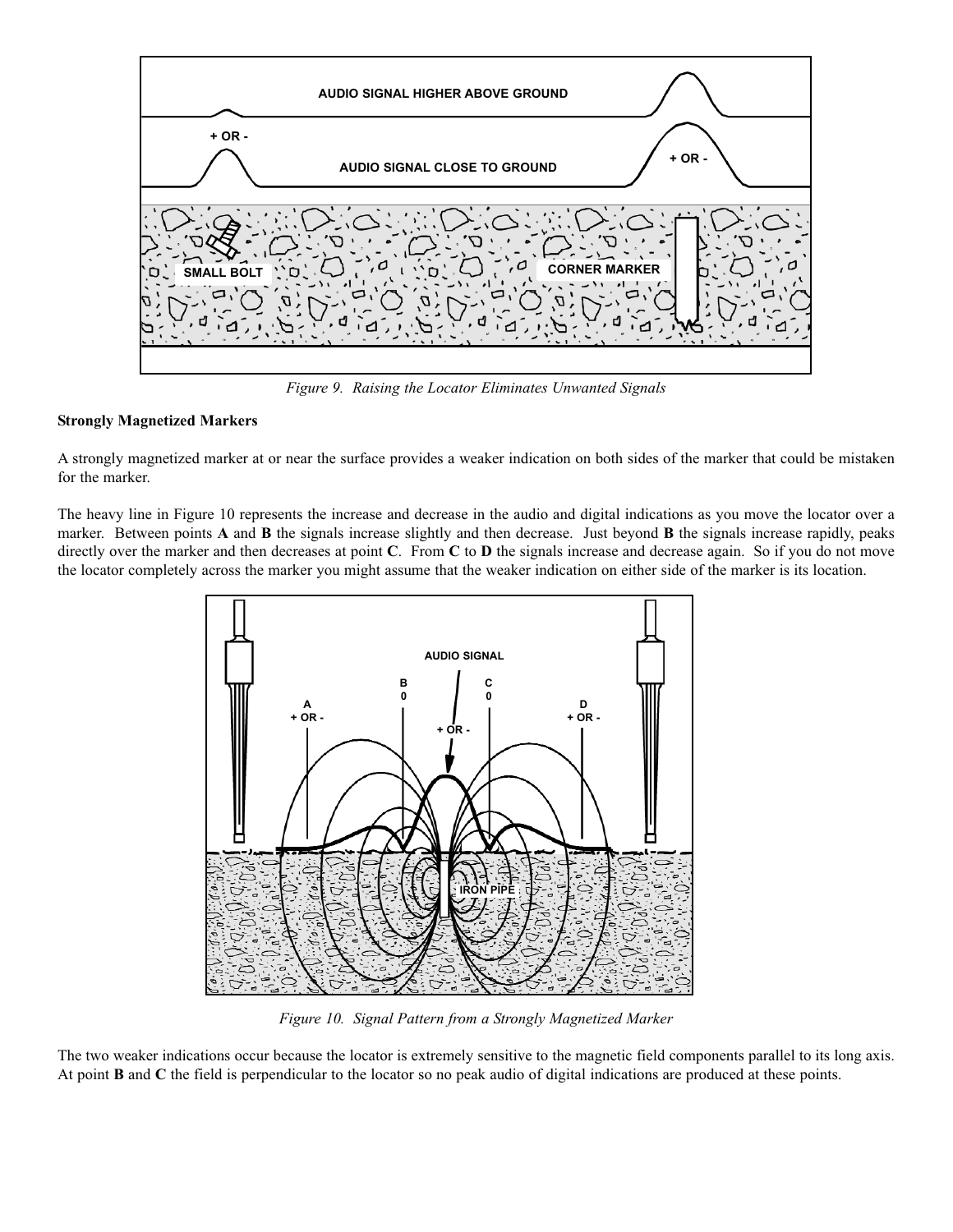#### **When Placing Stakes Correct Orientation is Important**



*Figure 11. Checking a Stake's Orientation*

#### **Locating Manholes, Septic Tanks and Well Casings**

The magnetic field is strongest at the edge of a shallow manhole cover. You can easily trace the edges of covers near the surface. Locating depth ranges up to 8 feet.

The great length of a well casing provides a strong field at the surface that makes it easy to locate casings buried up to 15 feet deep.





*Figure 12. Locating Manhole Covers Figure 13. Locating Water Well Casings*

For checking purposes, the orientation of the pin relative to the locator is shown in Figure 11. Check the pin with one orientation. Then rotate the pin 180°. The orientation which gives the largest reading is the one that should be used. This reading would be positive in the Northern Hemisphere, and negative in the Southern Hemisphere (Australia, New Zealand, etc.)

An iron pin has two types of magnetization. One is the magnetization induced by the Earth's magnetic field. The induced magnetization is always downward in the Northern Magnetic Hemisphere and produces a positive output no matter which end of the stake is driven into the ground. The other type of field is the permanent magnetization which is fixed to the pin. For maximum detection, the stake should be driven into the ground such that the permanent magnetization is in the same direction as the induced magnetization.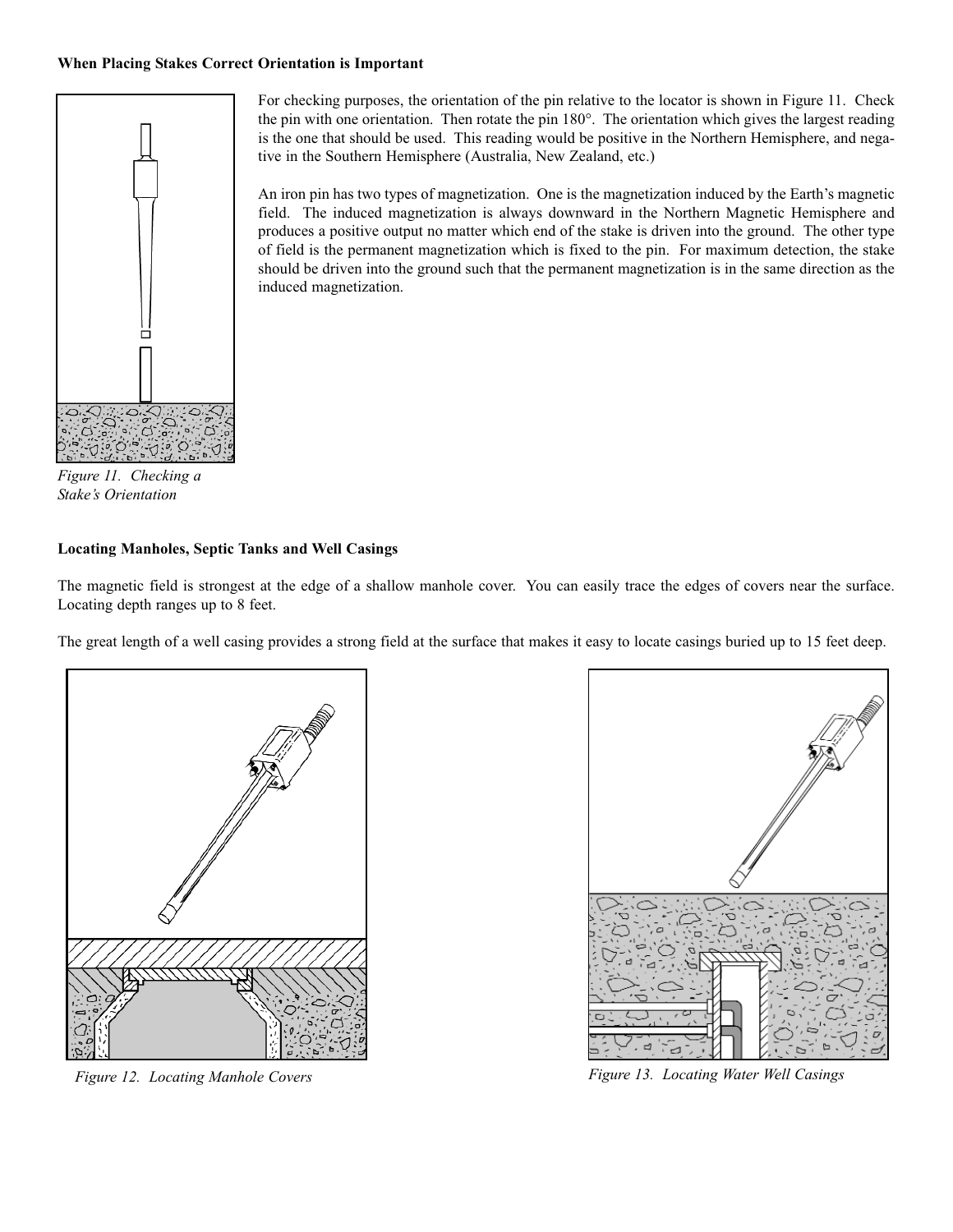The GA-72Cd can be used to precisely locate the metal handles or reinforcing bars on septic tank covers at depths up to 4 feet.



*Figure 14. Signal Patterns Provided by Septic Tank Covers*

#### **Locating Objects Under Snow or Water and Tracing Barbed Wire**

The locator can be used in snow or in flooded areas - just keep the electronic unit out of the snow or water.



*Figure 15. Locating Objects under Snow or Water*

You can often trace barbed wire (from old fence lines) buried just beneath the surface. Even if the wire is only a trail of rust, it can still be detected near the surface. Tip the locator a little lower than usual - but not parallel with the ground.

Examine trees for bench marks and bits of embedded barbed wire. Hold the locator parallel with the direction of the wire.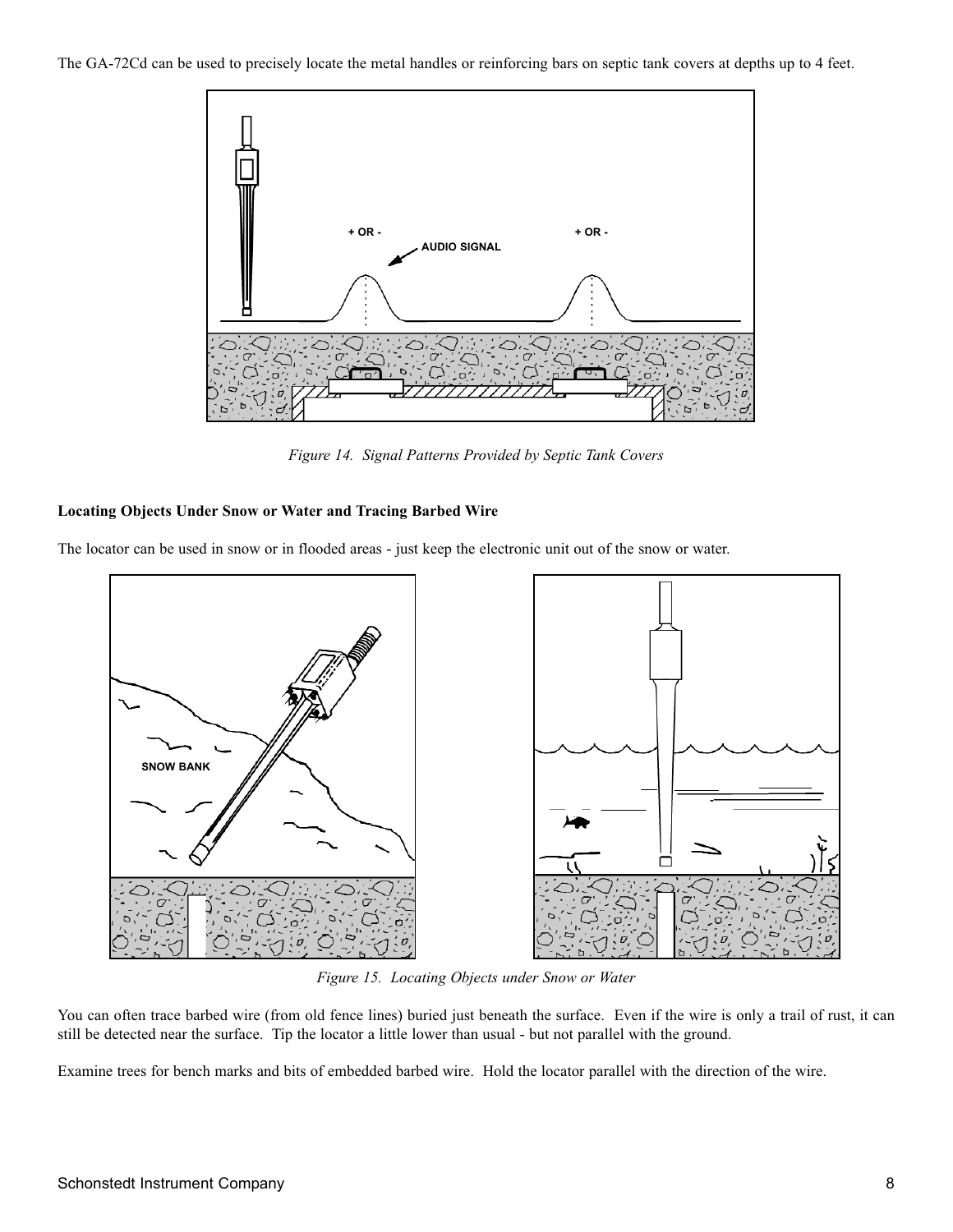

*Figure 16. Tracing Barbed Wire from Old Fence Lines*

**Searching Areas Along a Chain Link Fence**



*Figure 17. Searching in the Vicinity of a Chain Link Fence*

Searching in the vicinity of a chain link fence requires a reduced sensitivity setting and some control over the orientation of the locator. Position the locator horizontally with its long axis perpendicular to the fence as illustrated in Figure 17. This insures that the upper sensor is kept away from the fence.

Perform the search by slowly moving the locator forward along the fence while also moving it to the right and to the left. This technique allows you to search an area several feet wide as you move forward. Listen for an abrupt drop in the signal (as shown by the null in Figure 18) that will occur when the lower sensor, located 1-5/8 inches from the end of the locator, is directly over the stake. Any variation in the position of the locator will produce an abrupt rise in the frequency of the signal.



*Figure 18. Placement of Locator while Searching along a Chain Link Fence*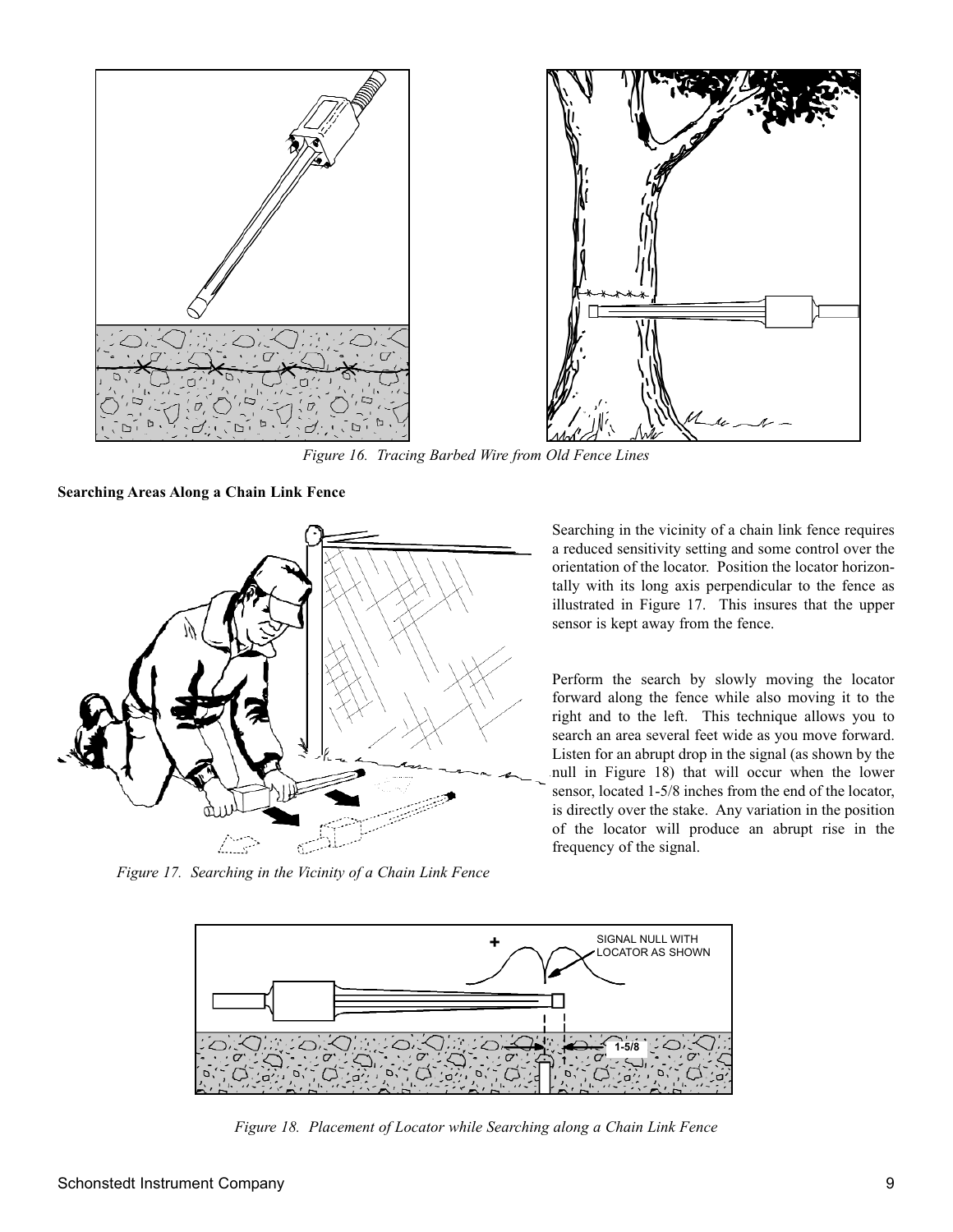#### **Locating Valve Boxes**

Both the valve and its casing, when iron, provide strong magnetic fields which make them easy to locate. Plastic enclosures containing magnets are easily located at depths of 6 feet or more.



*Figure 19. Locating Valve Boxes and Casings*

#### **Locating Cast-Iron Pipes**

As illustrated in Figure 20, cast-iron pipes produce the strongest magnetic signals at their joints.



*Figure 20. Signal Patterns Provided by Cast-Iron Pipes*

The initial search should be performed as follows:

- 1. Set the Sensitivity control for maximum (XH indication).
- 2. Hold the locator vertically approximately 1 to 1-1/2 feet above the surface.
- 3. Walk along without turning or tilting the locator.
- 4. Mark the locations where the maximum signal levels occur.
- 5. Return to an area of maximum signal strength and hold the locator several inches above the surface. The sensitivity will probably have to be reduced during this second pass. Four-inch pipes can be located at depths up to 8 feet.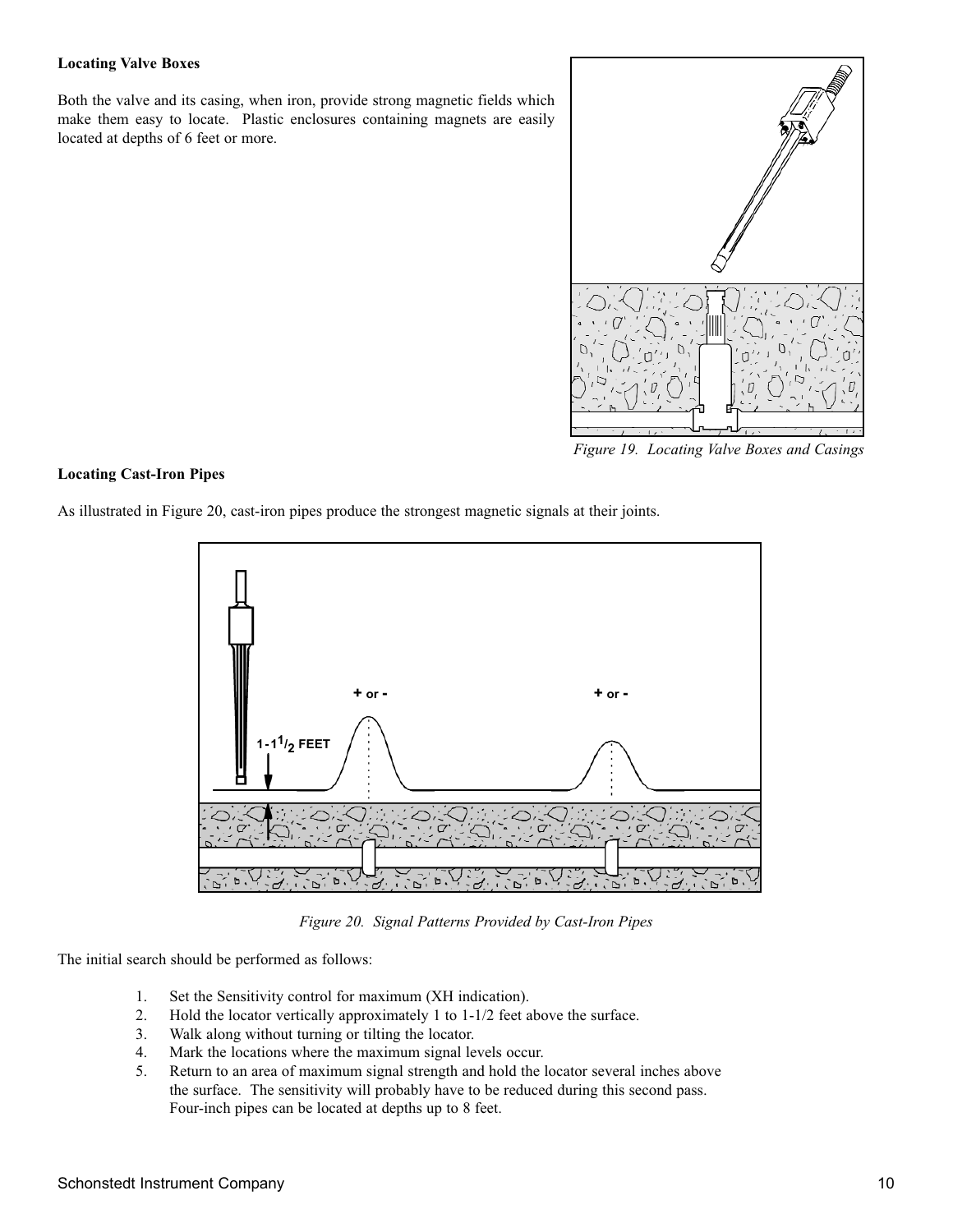#### **Locating Steel Drums**

As shown in Figure 21, the GA-72Cd's signal pattern will vary depending on the vertical or horizontal orientation of the drum and also how deep it is buried. A fifty-five gallon drum can be located at depths up to 8 feet.



*Figure 21. Signal patterns provided by steel drums*

#### **Locating Magnetized Nonmetallic Duct and Cable**

Schonstedt's patented technology for incorporating magnetic materials into nonmetallic duct and cable makes it easy to locate these objects at various depths as listed in Table A.

This technology also provides "magnetic signatures" consisting of positive and negative polarities that alternate at specific intervals. Different intervals (see Table A) provide each of the three categories of duct and cable with a unique magnetic signature used for positive identification. Magnetic signatures also help to distinguish nonmetallic duct and cable from cast-iron or steel pipe.

| <b>APPLICATION</b> | <b>MAGNETIC SIGNATURE</b><br>(Meter alternates between<br>positive and negative) | <b>DETECTION</b><br>DEPTH* |
|--------------------|----------------------------------------------------------------------------------|----------------------------|
| CATV (duct/cable)  | Every 4 feet                                                                     | Up to 4 feet               |
| Telephone          | Every 6 feet                                                                     | Up to 5 feet               |
| Electrical (duct)  | Every 7 feet                                                                     | Up to 5 feet               |

| Table A. Magnetic Signatures and Detection Depths for Magnetized |
|------------------------------------------------------------------|
| Metallic Duct and Cable Applications                             |

\* Sensitivity set to XH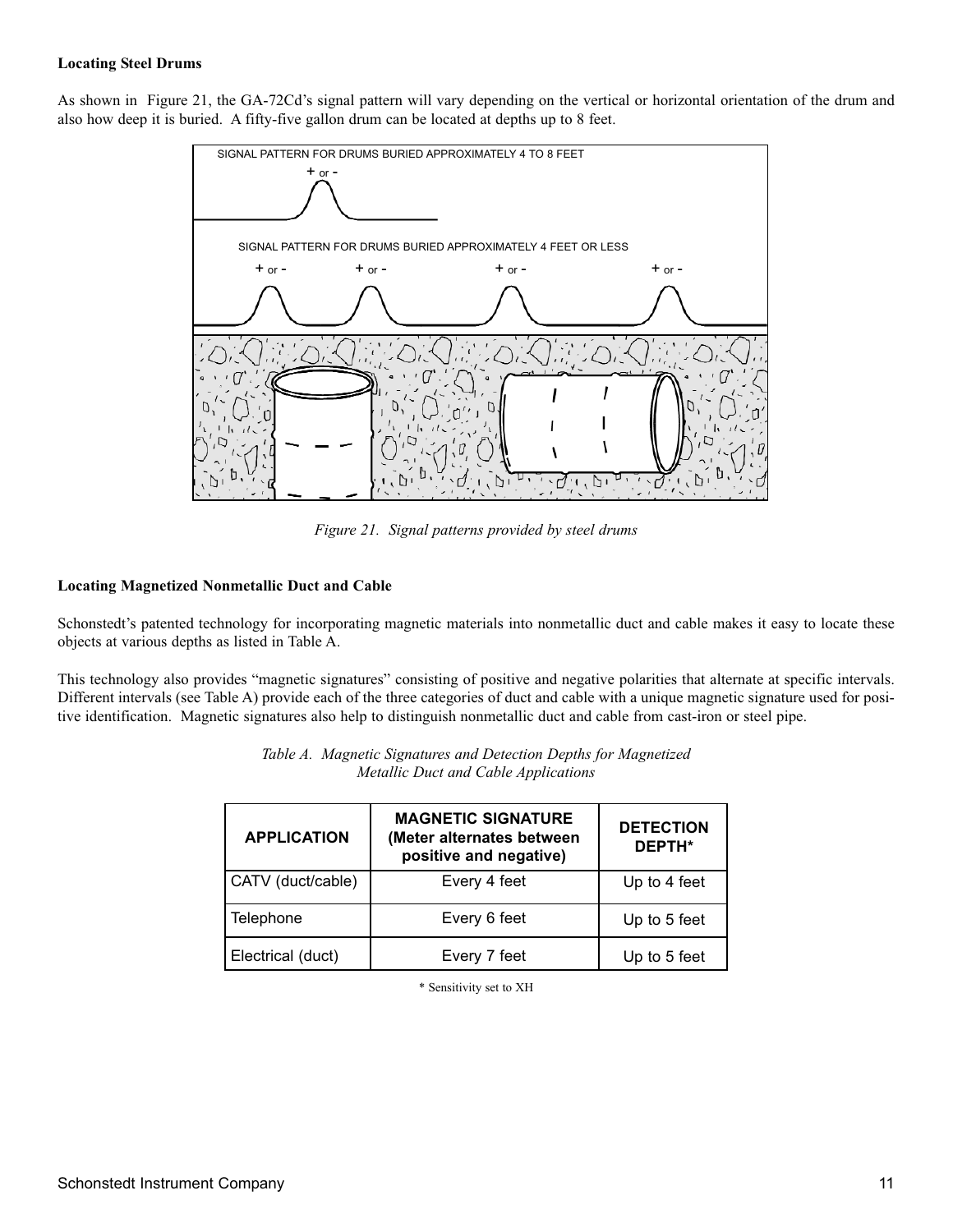As shown in Figure 22, a magnetized nonmetallic fiber optic cable is easily identified by the GA-72Cd's visual indication which changes from positive to negative every six feet along with the audio signal which also peaks every six feet.



*Figure 22. Magnetically Detectable Nonmetallic Cable Provides a Unique Magnetic Signature*

#### **Locating Ordinance and Weapons**

The versatile, lightweight, cost-effective GA-72Cd is also designed to aid EOD technicians and law enforcement officers during area search operations.

Basic signal patterns from vertical and horizontal targets help to determine target orientation.





A 175mm projectile can be located up to 5 feet deep.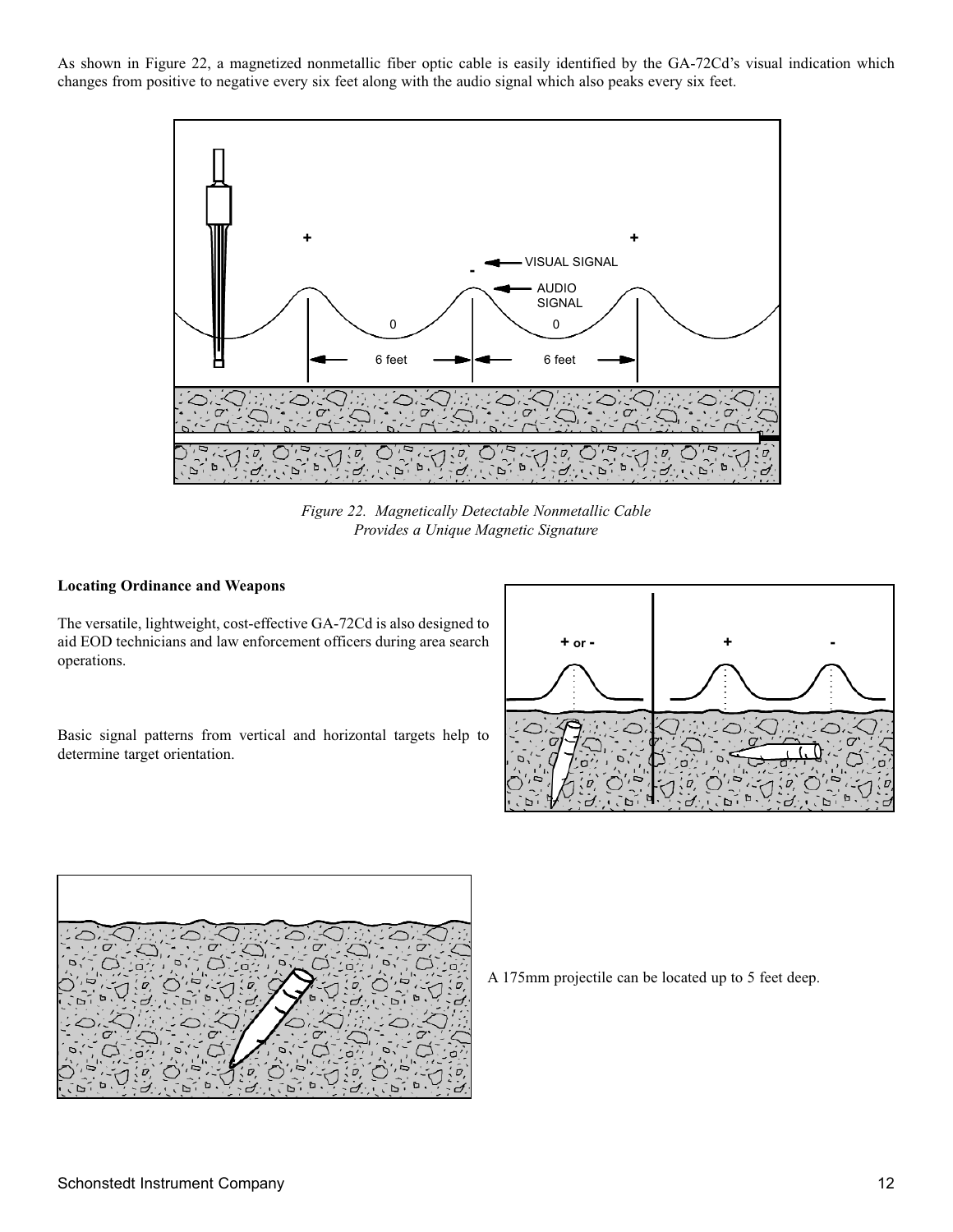An 81mm mortar can be located up to 12 inches deep.





MK81 Low drag bombs can be located up to 9 feet deep.

A hunting knife under water can be located in up to 16 inches of silt.





A discarded hand gun can be located up to 12 inches deep

#### **Additional Applications**

1. People drilling in an area where hazardous materials might be encountered should use the GA-72Cd to search the area prior to drilling. Other Schonstedt gradiometers are available that can be lowered down the drill hole for periodic checks as drilling progresses.

#### **Other Notes**

- 1. A burbling sound indicates the presence of an energized power line. This will not influence the meter indication unless associated with a magnetic structure.
- 2. The instrument will not respond to nonmetallic materials such as gold, silver, copper, brass and aluminum.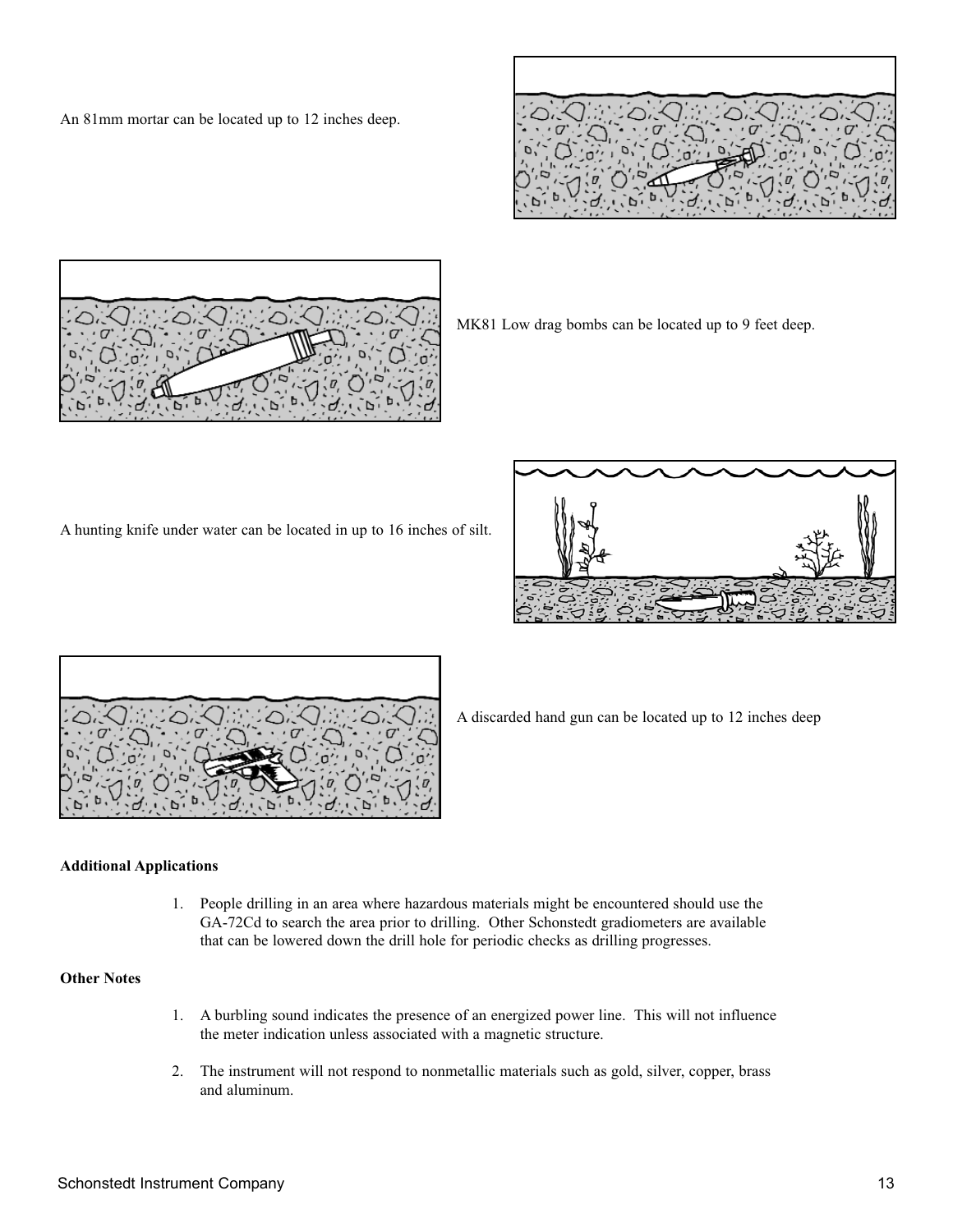#### **DATA LOGGER OUTPUT**

The headset jack also provides an analog output signal for input to a data logger. This +/-4 volt signal varies in proportion to signal strength and is accessible by wiring a standard stereo plug as illustrated in Figure 23.



*Figure 23. Stereo Plug Connections for Analog Output Signal*

#### **MAINTENANCE**

The GA-72Cd is designed and built to give trouble-free operation. Normally, maintenance is limited to the occasional replacement of the batteries. In the event a malfunction does occur, refer to the Troubleshooting Guide on page 15 for a few problems that you can correct in the field.

#### **Replacement of Batteries**

The GA-72Cd is powered by two 9-volt lithium batteries which have a shelf life of ten years, and provide twice the operating life of alkaline batteries. Access to the batteries is obtained by loosening the four captive screws and removing the electronics cover as shown in Figure 24.

#### **CAUTION**

Always use lithium batteries. Alkaline batteries produce magnetic fields that will affect performance of the locator particularly when set to the H or XH sensitivity range.

It is recommended that you purchase spare batteries for this unit. When you use the spare batteries, replace them as soon as possible so that you will never be without batteries in the field.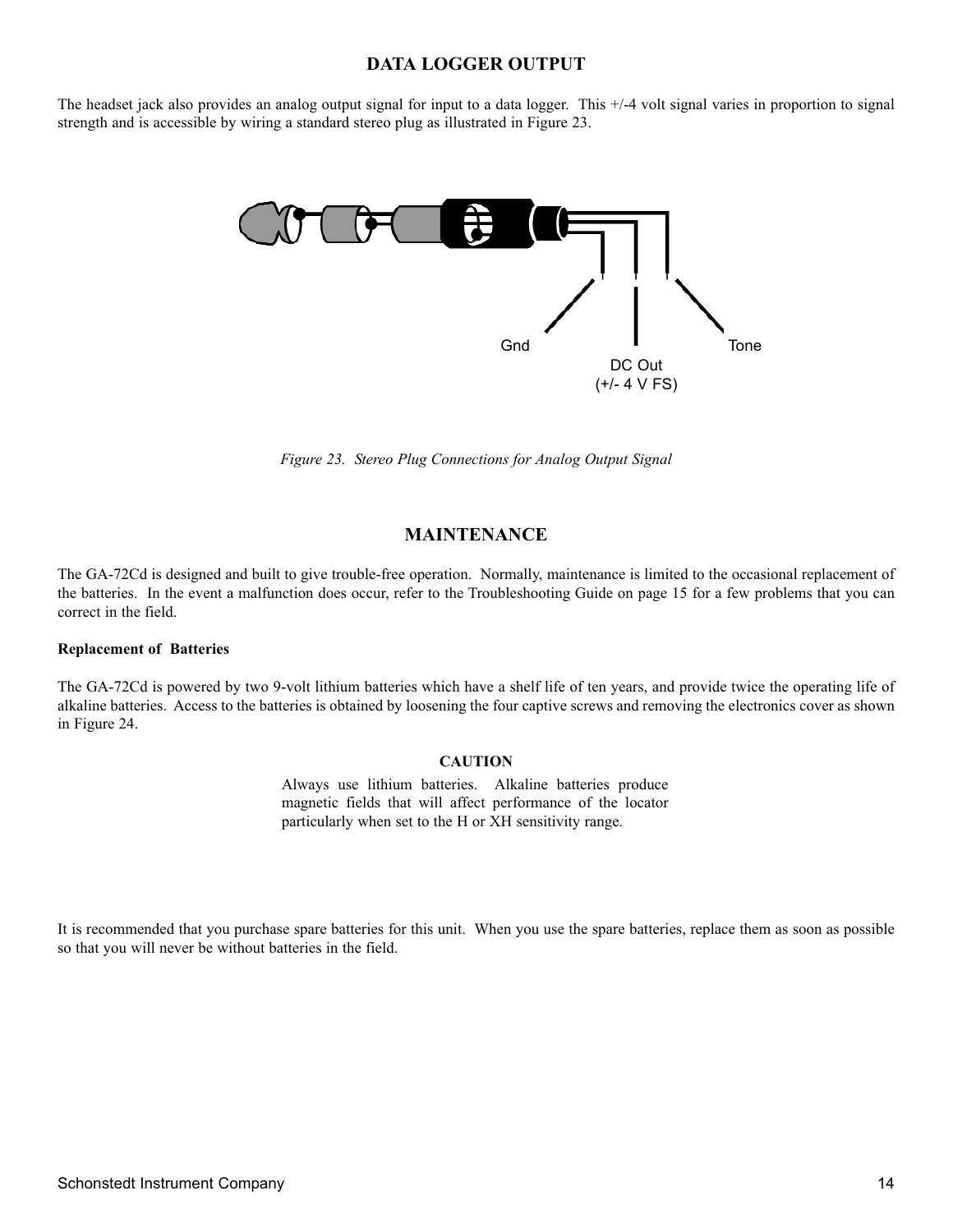

*Figure 24. Exploded View of the Electronic Unit Cover*

#### **Troubleshooting Guide**

| Symptom                     | <b>Possible Cause</b>                                      | <b>How to Check</b>                        | <b>How to Fix</b>              |
|-----------------------------|------------------------------------------------------------|--------------------------------------------|--------------------------------|
| No response                 | Dead batteries                                             | Replace                                    |                                |
|                             | <b>Batteries not</b><br>making contact                     | Check for contact<br>corrosion             | Clean<br>contacts              |
|                             | Battery leakage                                            | Do not remove<br>batteries*                | Return unit to<br>factory      |
|                             | Loose connector(s)                                         | Visually inspect                           | Reconnect                      |
| Intermittent                | Batteries not making<br>good contact<br>Loose connector(s) | Check for<br>corrosion<br>Visually inspect | Clean<br>contacts<br>Reconnect |
|                             |                                                            |                                            |                                |
| Uncontrollable<br>screaming | Weak batteries                                             | Replace                                    |                                |

\*Most battery manufactures' warranties cover the cost of repair or replacement of any device damaged by their batteries. Removing batteries that leak will void their warranty.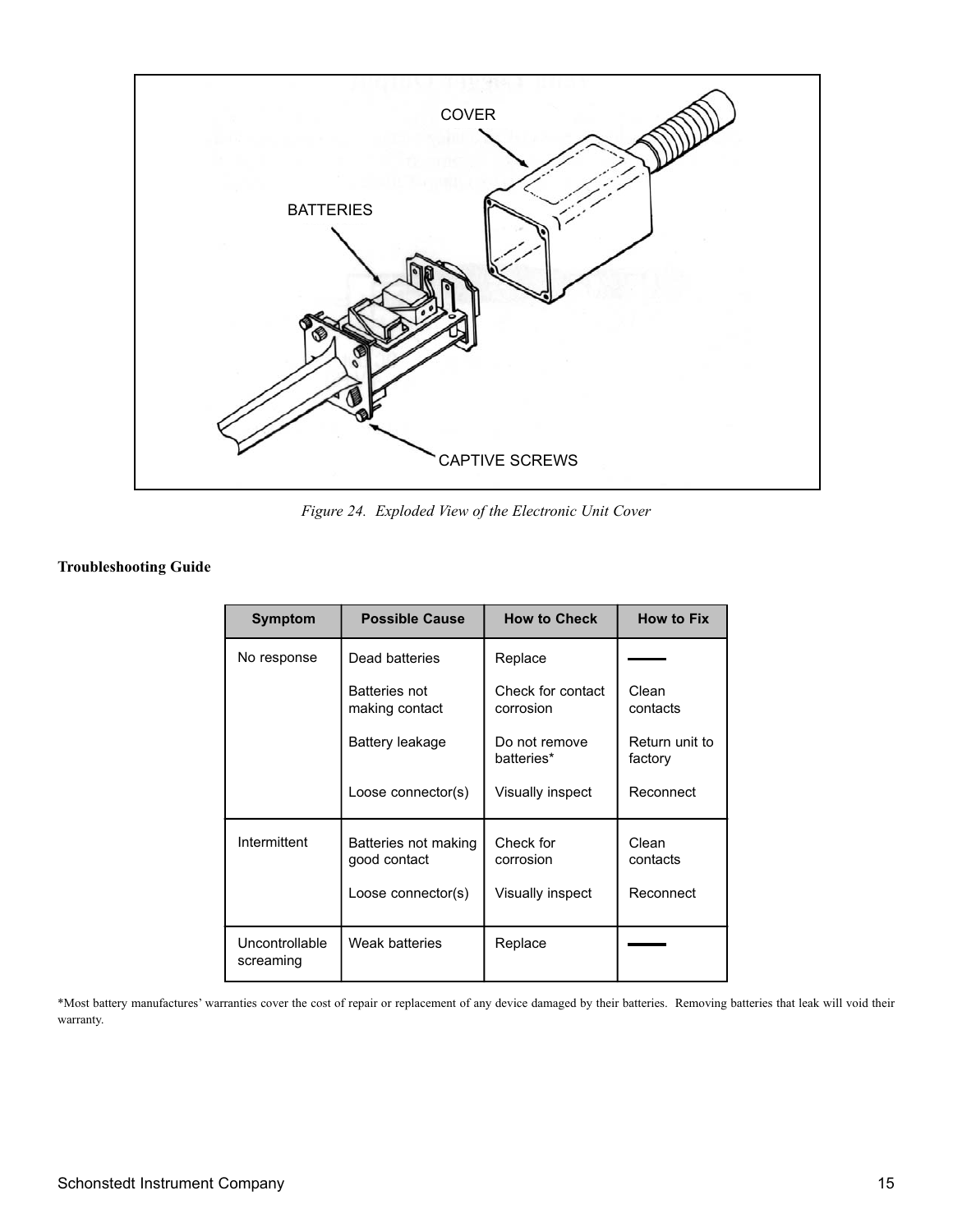| TEM | PART NO.   | <b>DESCRIPTION</b>           |
|-----|------------|------------------------------|
|     | K20015     | Knob, Pointer                |
|     | K20013     | Knob, Round                  |
|     | 208306     | Battery Bd. Assy.            |
|     | 208282     | Captive Screw (4 Req'd)      |
|     | 208195     | ਵੈ                           |
| ٬   | 208345     | Potentiometer Assy.          |
|     | 208323     | Gasket, Base                 |
| ∞   | 302375     | LCD - Satellite Bd. Assy.    |
| ന   | 302372     | Main Bd. Assy.               |
|     | 302276     | Chassis                      |
|     | 208348     | Cover & Handle Assy.         |
| 5   | SMVIN6C500 | Screw (2 Req'd)              |
| ల   | H30006     | Headset (Optional)           |
| 4   | 302145     | Case                         |
| 45  | B11014     | 9V Lithium Battery (2 Req'd) |
| 9   | 208349     | Interface Cable Assy.        |
| 17  | 208347     | Speaker Cable Assy.          |

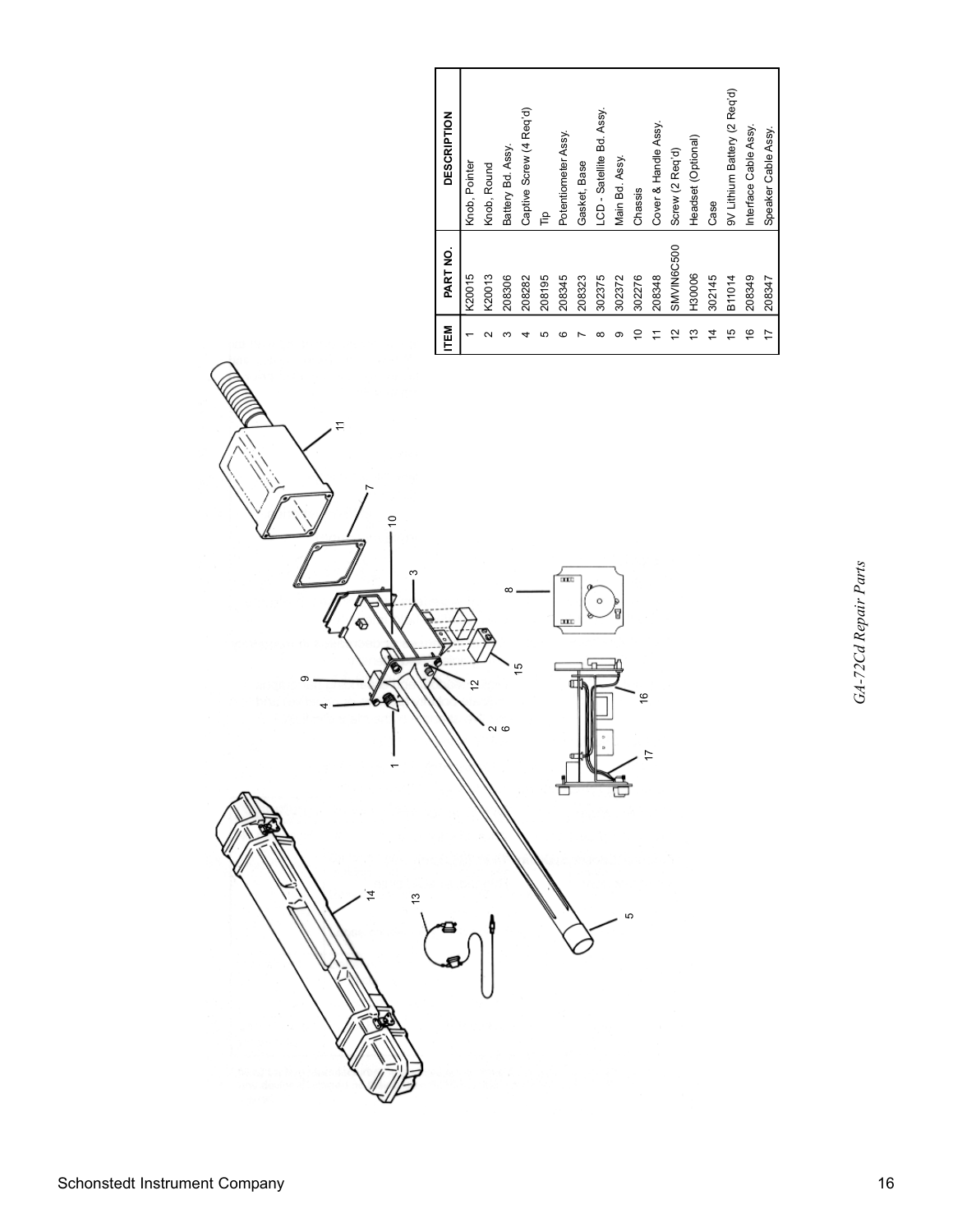### **SERVICE INFORMATION**

If your locator needs service, please return it to the factory along with the following information: Name, Address, Telephone, Fax number, Where Purchased, Date, and Description of Trouble(s). An estimate will be provided prior to service work being done. See shipping information on page 19.

### **SPECIFICATIONS**

(Specifications subject to change without notice)

| Output:      |                                                                                         |
|--------------|-----------------------------------------------------------------------------------------|
| <b>Audio</b> |                                                                                         |
|              | Indicate polarity (positive or negative) and<br>Relative strength of the magnetic field |
|              |                                                                                         |
|              |                                                                                         |
|              |                                                                                         |
|              |                                                                                         |
|              |                                                                                         |
|              |                                                                                         |
|              |                                                                                         |